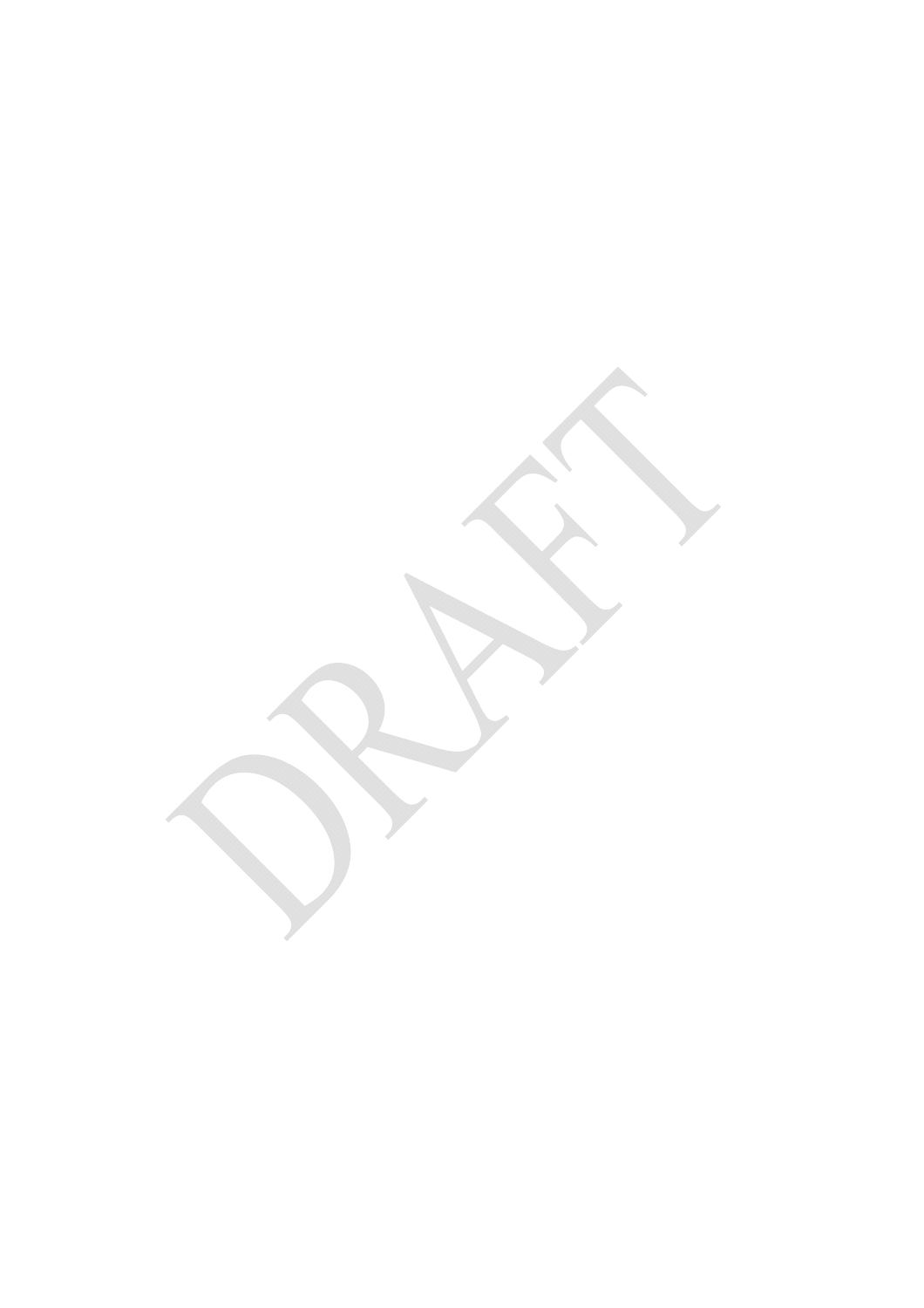# **Table of Contents**

| 2.                                                            |  |
|---------------------------------------------------------------|--|
|                                                               |  |
|                                                               |  |
|                                                               |  |
|                                                               |  |
|                                                               |  |
|                                                               |  |
|                                                               |  |
|                                                               |  |
|                                                               |  |
|                                                               |  |
| Appendix 2: Other Relevant Council Strategies and Policies 14 |  |
|                                                               |  |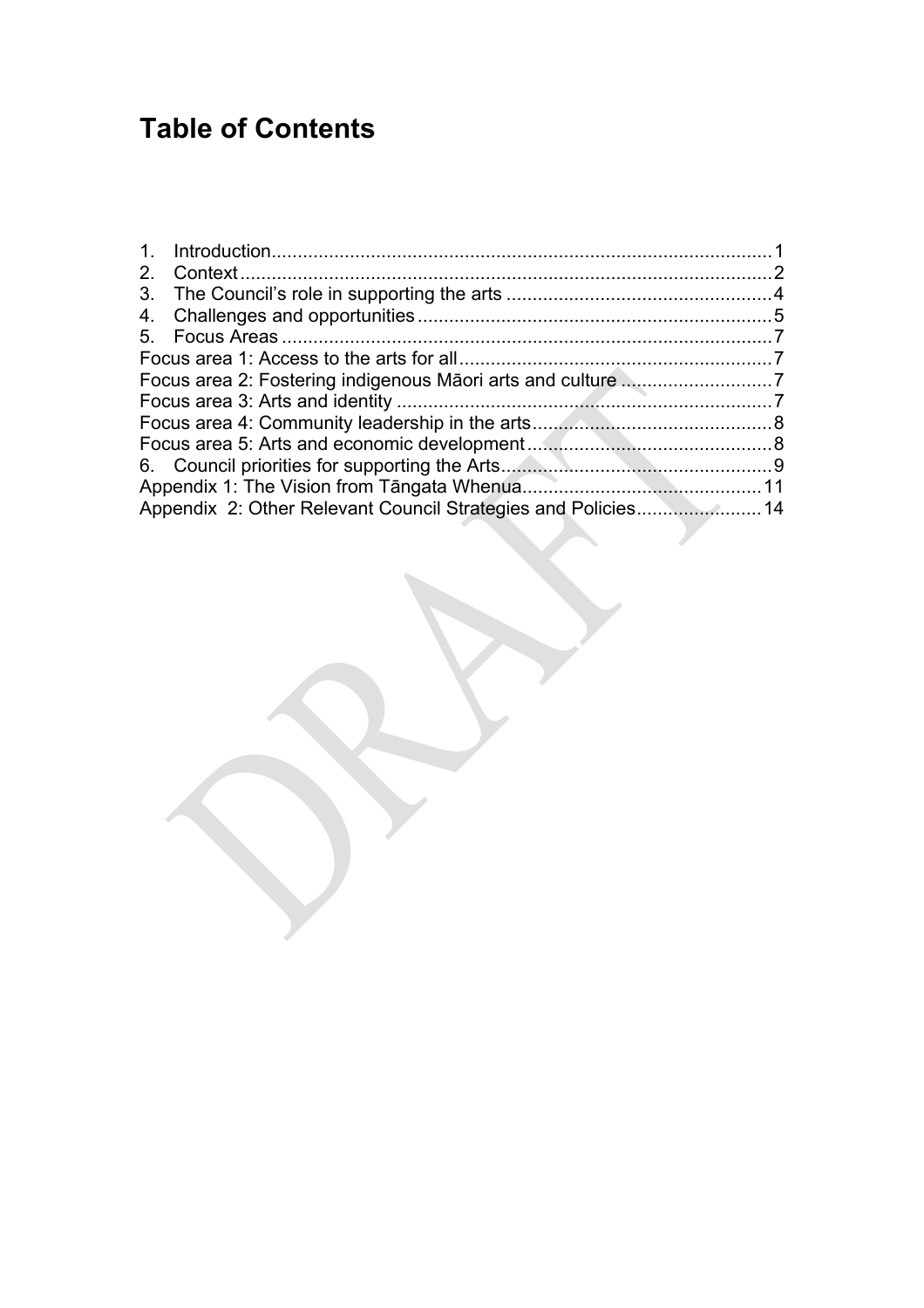*The people of Kāpiti Coast celebrate and support their artists and the arts, creating a vibrant, diverse, sustainable and attractive environment for residents of all ages to enjoy which supports new and existing businesses and attracts domestic and international visitors.*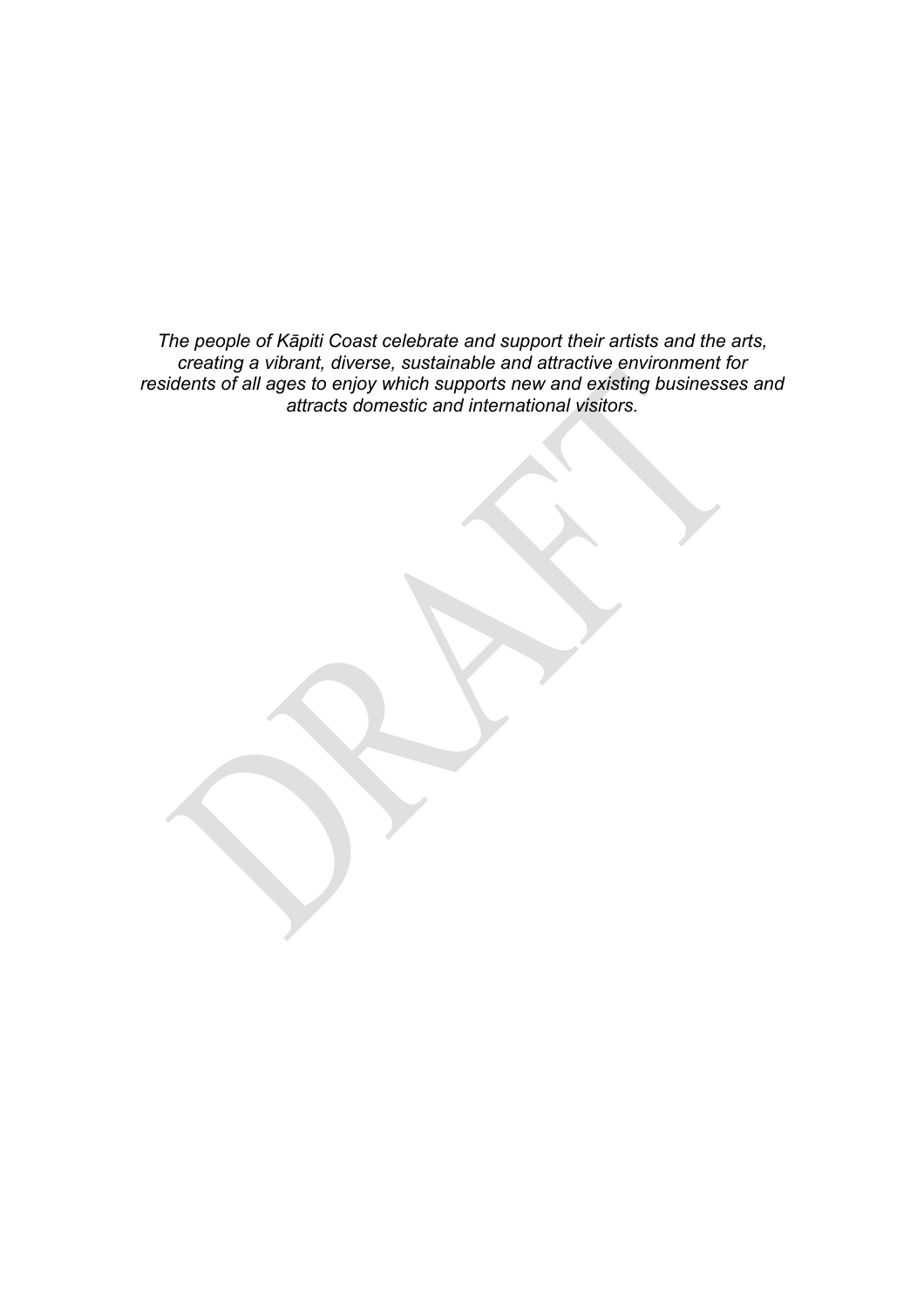## <span id="page-4-0"></span>**1. Introduction**

The Kāpiti Coast is home to arts practitioners from all arts disciplines: visual arts, music, dance, theatre, film, digital art, online art forms and literature. Many of these are known nationally, some internationally.

This strategy celebrates the arts as the living heart and soul of the Kāpiti Coast, linking the District from north to south, and providing a distinctive identity for the District in the Wellington region. It will help guide the Council direction in supporting the arts and inform the Council's long term asset and activity planning.

The Council's roles in supporting the arts are described and include provider and promoter, partner and supporter, planner and manager and advocate

The strategy consists of five focus areas and a set of priorities relating to:

- access to the arts for all
- fostering indigenous Māori arts and culture
- the arts and identity
- community leadership in the arts
- the arts and economic development

What is the arts?

Arts includes all forms of creative and interpretative expression*.* used by Creative New Zealand Arts Council of New Zealand legislation 1994

What is cultural wellbeing?

Cultural wellbeing includes:

- an understanding of the history of cultural traditions and heritage of people living within the District;
- mutual respect for those traditions and values that contribute to human wellbeing;
- a willingness to see and work with those common features and values;
- a reflection of those values (including local heritage) in the present physical and social environment;
- confidence that decisions which will result in change take these principles and values into account; and
- a sense of community control over decisions affecting what is valued for community good.

Community Plan 2009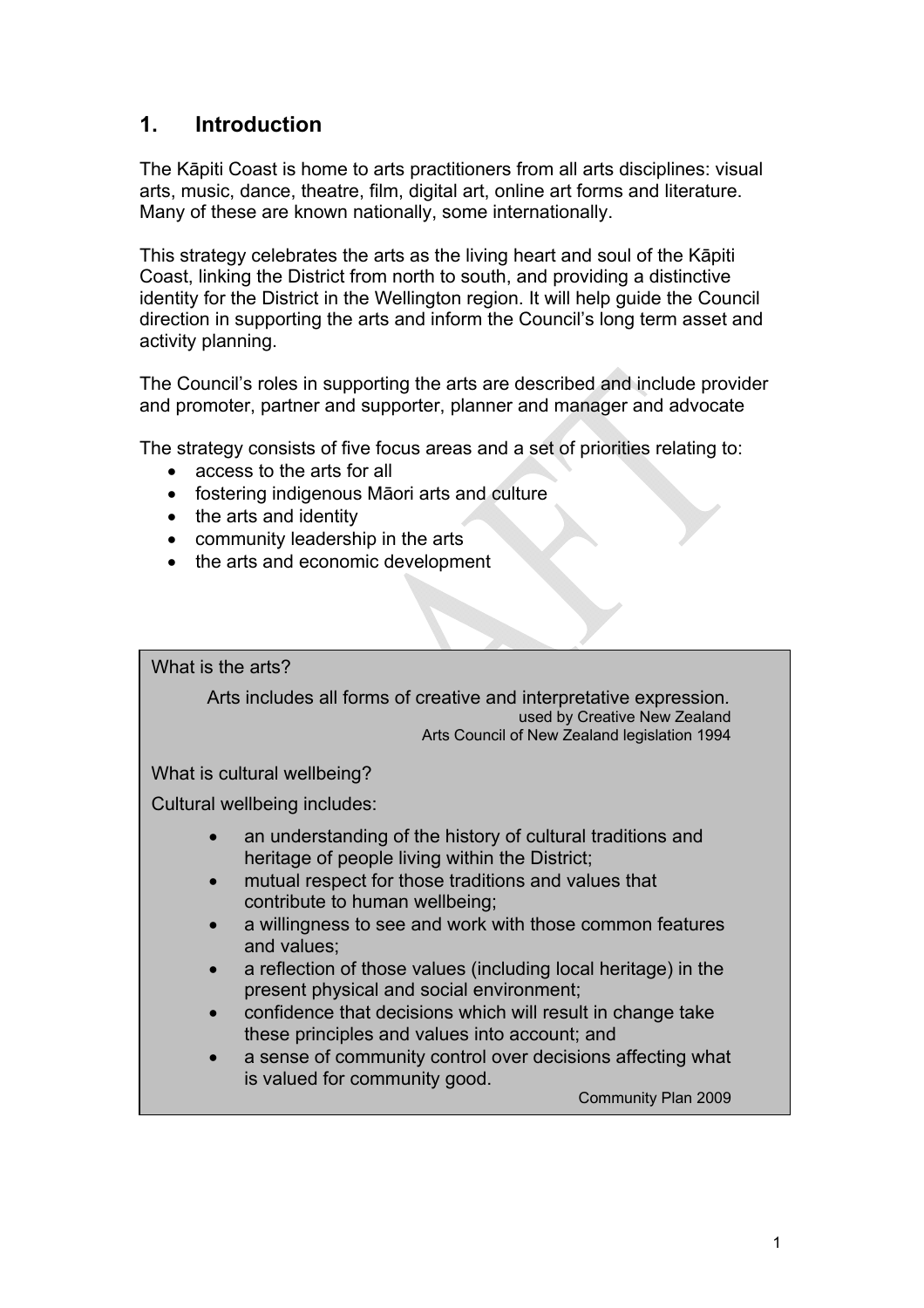## <span id="page-5-0"></span>**2. Context**

The Council's support for the arts sits within a national, regional and local context represented by the following diagram.



The Arts Strategy is one of a number of strategies that set out the long term strategic response to the *Community Outcomes.* It acknowledges frameworks developed at the regional level and locally by tāngata whenua and the wider community.

#### *Choosing Futures Community Outcomes 2009*

The Kāpiti Coast community has identified that the arts in all its forms is important to them and their District.

**Outcome 7:** 'The District has a strong, healthy, safe and involved community' emphasises that the arts, and especially public art, have a role in the expression and development of individual and community identity, pride and wellbeing. Fostering this identity is an important facet of the District's sense of place in the region, and supporting the arts provides a valuable role in the economic development of the District.

#### *Tāngata Whenua*

The arts are of central importance to tāngata whenua and play a major role in the expression of their identity.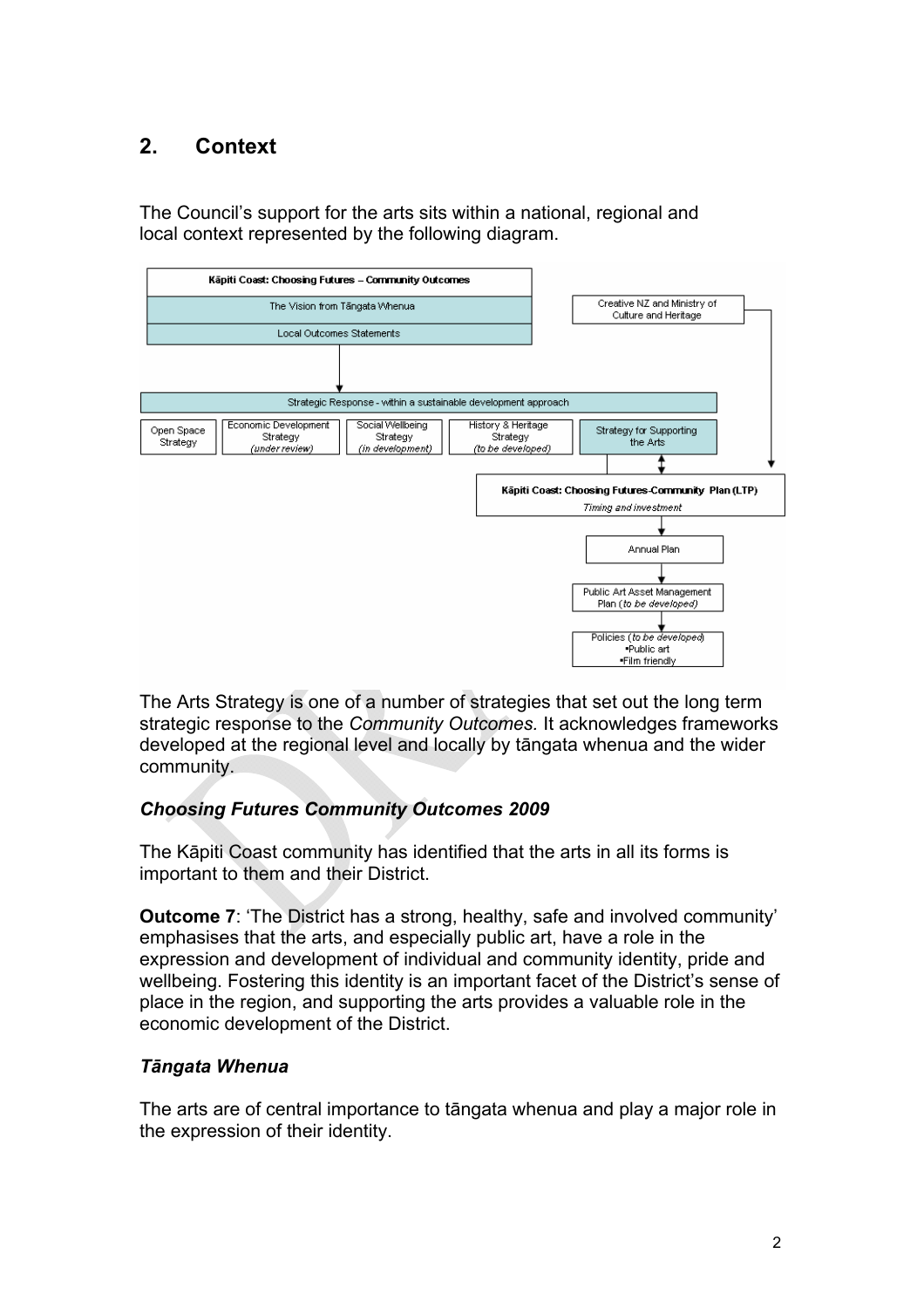In the Choosing Futures: Community Outcomes, tāngata whenua have expressed their vision for the District based on four principles:

- Whakawhanaungatanga/Manaakitanga marae are our principal home
- Te Reo Māori Māori language is a tāonga
- Kotahitanga people are our wealth
- Tino Rangatiratanga self determination

A full description of these principles is in Appendix 1.

For tāngata whenua, values around arts and cultural wellbeing include:

- i) art is a way of keeping traditions alive, of paying respect to our ancestors - e.g. traditional carvers also help to keep Māori culture alive by creating intricate works that pay respect to the past. Every piece carved tells a story, which can be read by those who know how. The shape of the heads, position of the body as well as the surface patterns work together to record and remember events.
- ii) it is important to recognise the many forms with which tāngata whenua art is portrayed. These include: whakairo (carving), mahi raranga (weaving), whakaahua (painting) and other visual art forms, kapa haka, music, waiata (song), whaikōrero (formal oratory), whiti (poetry), tuhituhi (writing) and mythology.
- iii) it is important to recognise the aspects of the environment that reflect the art and history of the area - for instance our ancestors named places based on what they saw when the settled upon an area - the names are reflective of the landscape, of the people of the time and shaped by what was happening at the time.
- iv) art is a way of expressing our identity as iwi Māori the value statement might be: tāngata whenua identity is evident within community art.
- v) at least 20% of community art is reflective throughout the District of each distinct tāngata whenua group.

#### *Other Council strategies and plans*

There is a range of other strategies and plans that influence or link to this strategy. These are at Appendix 2.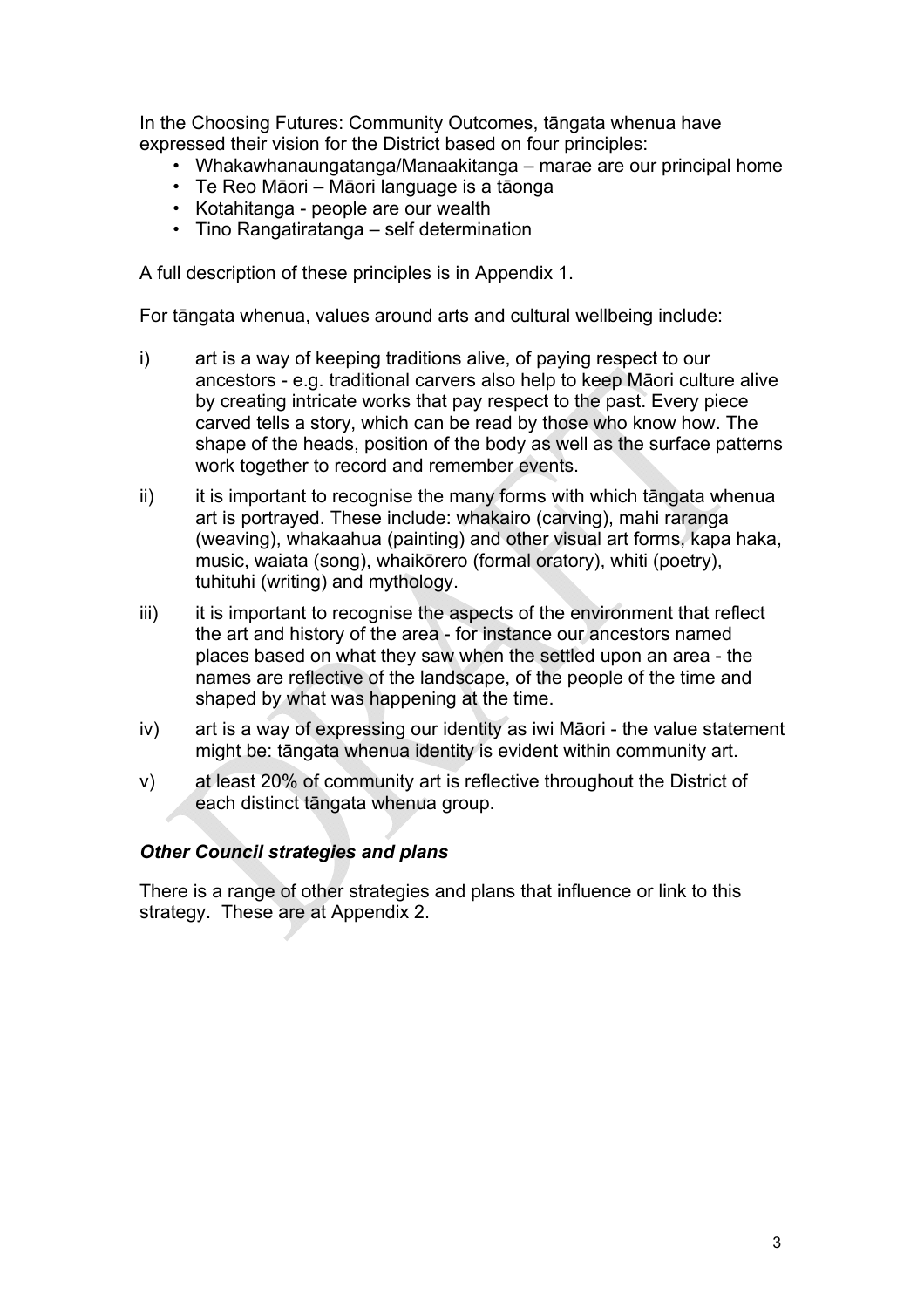## <span id="page-7-0"></span>**3. The Council's role in supporting the arts**

The Kāpiti Coast District Council regards supporting the arts as an important part of its responsibilities in promoting the social, cultural, economic and environmental wellbeing of the District.

#### **Provider and promoter**

The Council provides direct opportunities for the community in arts expression, participation and appreciation. The Council can also lead by example by integrating the arts into all Council activities Examples include:

- Commissioning, holding and exhibiting public art
- Using local artists in Council projects, and in Council branding, signage and promotional material
- Organising the Annual Kāpiti Arts Trail that showcases local artists
- Providing spaces and places like libraries and halls where artists and community can come together for exhibitions, performances, demonstrations, classes and activities.

#### **Partner and supporter**

The Council provides resources to the community for the arts and works with local groups to foster a creative community

Examples include:

- Supporting community arts projects such as the Safe Family Environment sculpture by Bodhi
- Providing financial support for Mahara Gallery as the District gallery
- Supporting the Friends of the Kāpiti Coast District Libraries to run a literary festival every two years and develop the "Kāpiti Writes" collection
- Working with Te Whakaminenga o Kāpiti, the Lions Pakeke Club and the Kāpiti and Ōtaki Historical Societies to preserve and promote our heritage through the Kāpiti Coast Heritage Trail
- Partnering with Creative New Zealand to administer the Creative Communities Scheme in the District

#### **Planner and manager**

Ongoing planning is required to make sure that the arts continue to contribute to the development of the District and the wellbeing of the community. Ongoing management of our arts assets is also needed.

#### **Advocate**

Through strategic documents, plans and information the Council can advocate for the importance of arts to the community, and through submissions and negotiations it can advocate to regional and central government agencies on behalf of the community.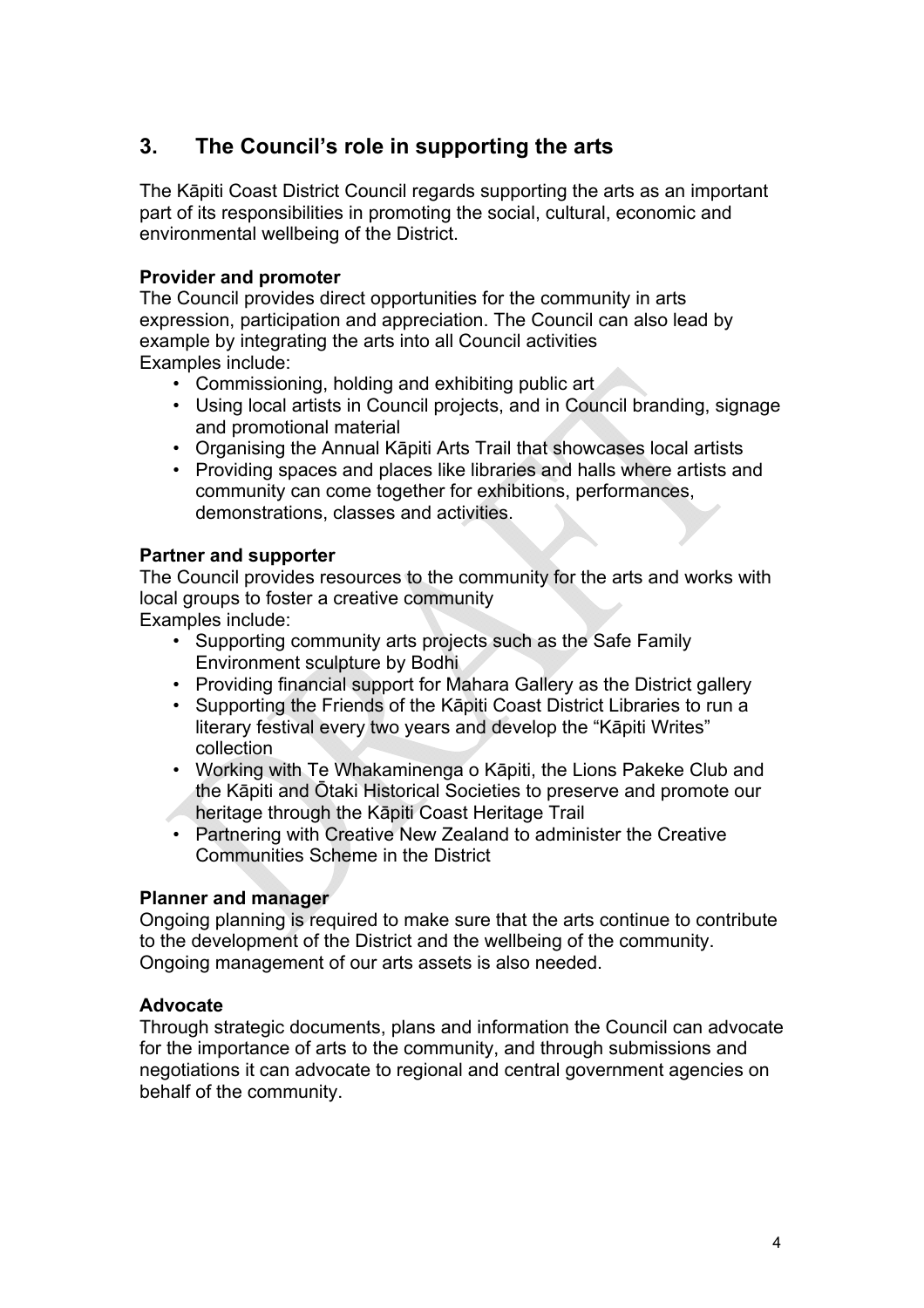## <span id="page-8-0"></span>**4. Challenges and opportunities**

#### *Arts and economic development*

Now is an ideal time to promote the contribution that the arts can make to the District's economy by:

- fostering successful artists and creative businesses
- creating an attractive environment for current and future residents
- becoming an attractive destination for cultural tourism

The improved rail link to Waikanae has brought increased visitor numbers to the Mahara Gallery. The Kāpiti Coast Airport and direct flights to Auckland and Nelson bring further opportunities.

The Kāpiti Arts Trail is a unique annual event that takes place less than an hour away from the nation's capital, Wellington. The close proximity of Wellington is a distinct advantage for promotion of the District as an arts destination.

#### *Civic identity and the arts*

Major projects provide an opportunity to incorporate arts and cultural values and public art that reflects the community's vision. This includes projects such as the Civic Building Upgrade, Coastlands Aquatic Centre, Paraparaumu and Waikanae Town Centre development, and State Highway 1 revitalisation. The community has expressed a desire for a performance arts facility as part of civic and community facilities in Paraparaumu Town Centre. This is reflected in the Long Term Plan with capital budget in 2015/16 and 2016/17.

#### *A wide range of arts opportunities for a diverse community*

The focus of the Council to date has been on the visual arts. The challenge is to foster an environment where grass roots opportunities exist and we celebrate achievements across all the art forms – performance, visual, literary - that recognise and celebrate the diversity of the District.

#### *Finding space for a nationally significant collection*

The Field Collection contains works collected and created by the Field family, including works by Isabel Field's sister, Frances Hodgkins. Frances Hodgkins is regarded as one of New Zealand's most famous painters, with an outstanding international reputation. Retaining the Field Collection on the Kāpiti Coast is a significant step for the Mahara Gallery Trust and the Council, and will have lasting significance for the community.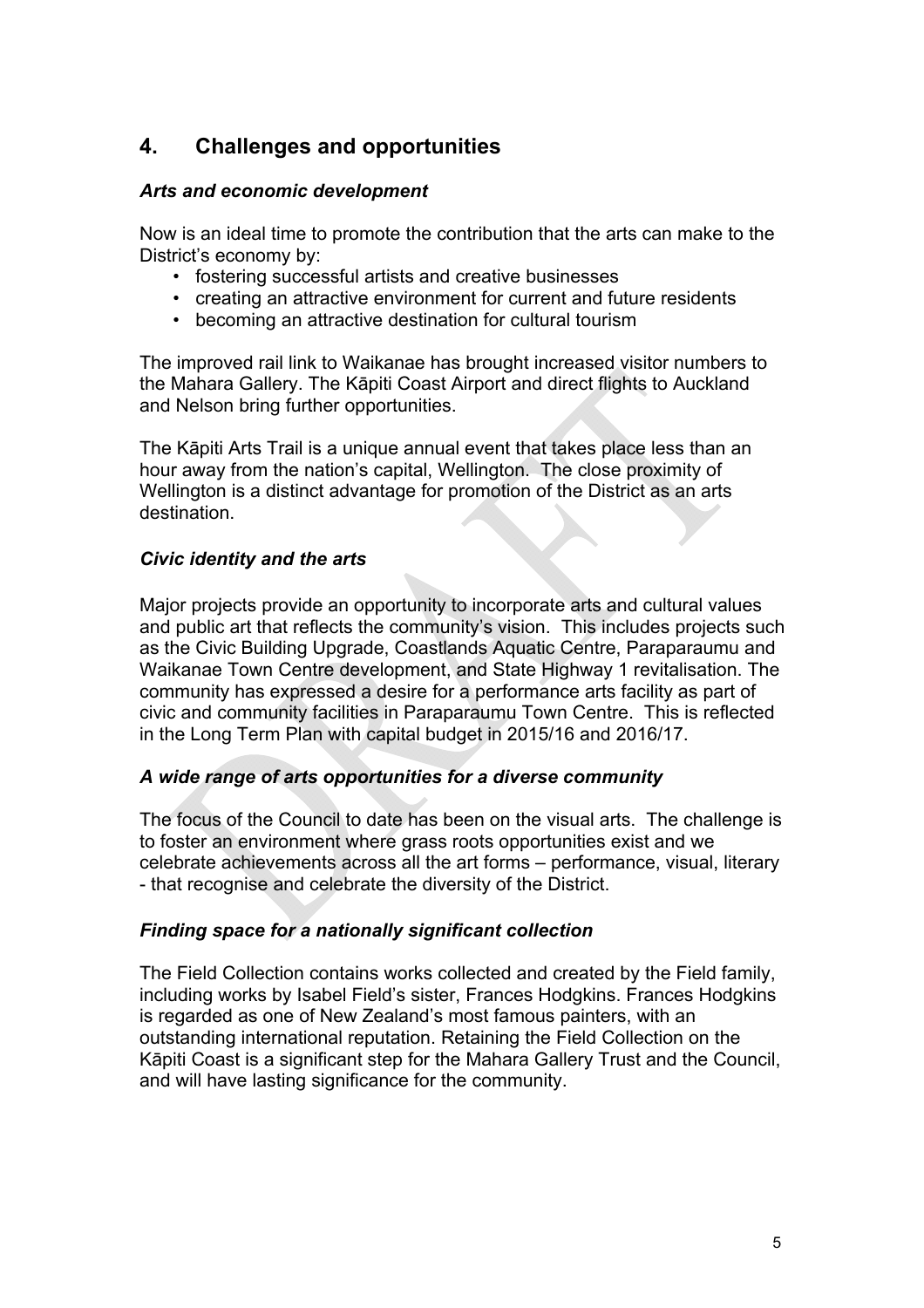#### *Capitalising on trends*

An example is the "Lord of The Rings" trilogy. This was filmed throughout New Zealand and film enthusiasts still travel to locations used in the film although no trace of the film sets is visible today. There is an opportunity to promote the Kāpiti Coast locations used in the "The Lord of the Rings" as part of the cultural tourism offer. The three locations are: Queen Elizabeth Park (Pelennor Fields), Ōtaki Totara Forest (Road to Hobbiton) and Ōtaki Gorge Road (Hobbiton Woods).

#### *A film friendly District*

An opportunity exists through the promotion of the District as "Film Friendly", making it easier for film projects to use locations and visual images of the District. This brings people and economic benefit into the District, and helps promote the look and feel of the District via the finished film.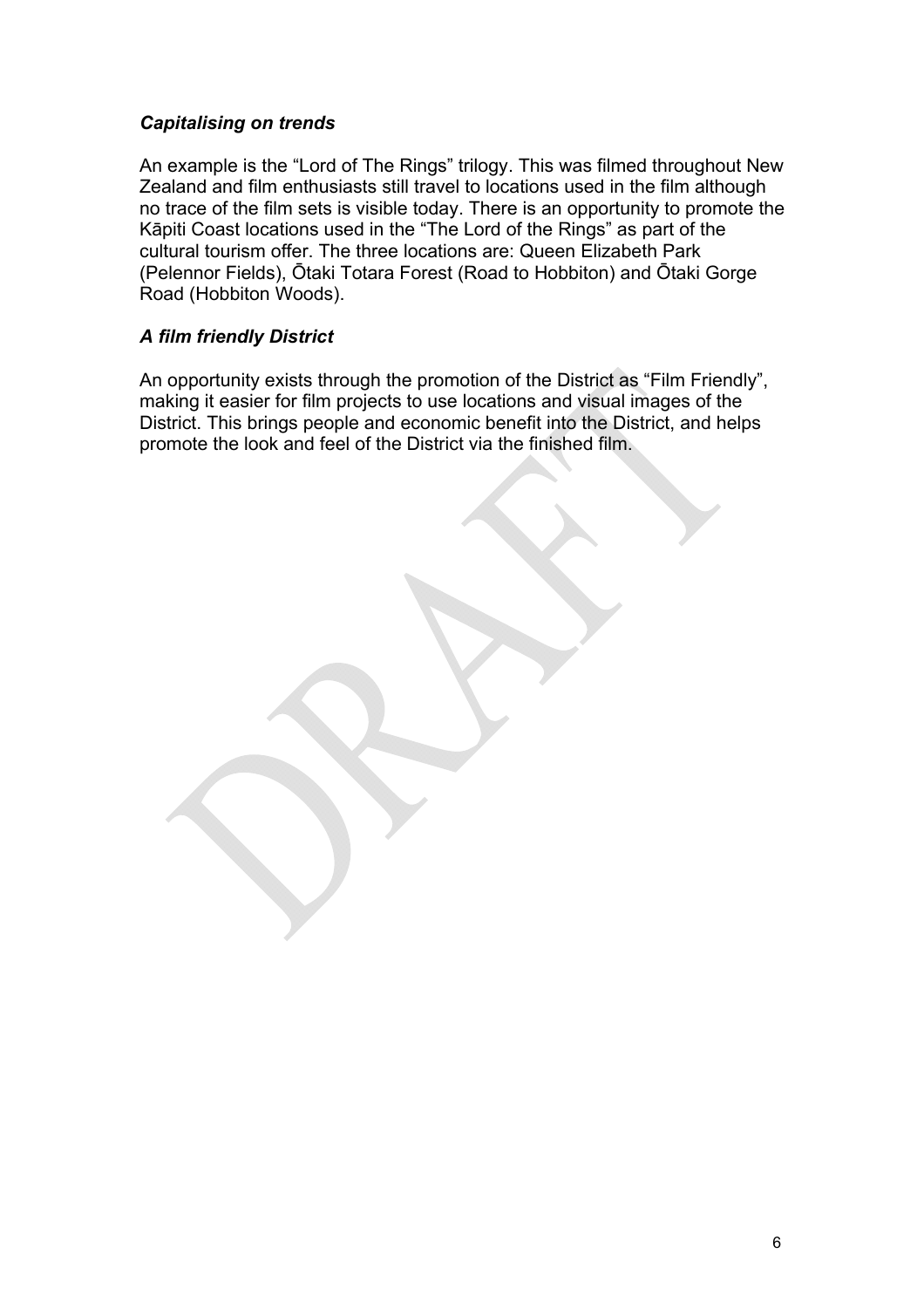## <span id="page-10-0"></span>**5. Focus Areas**

## **Focus area 1: Access to the arts for all**

Arts and cultural expression are by and for everybody. The arts covers a hugely diverse range of activities and involvement at all levels. Everyone can get involved if they wish and everyone can benefit from the arts.

There is considerable research that shows that the presence of arts and the opportunity to participate in the arts has a measurable impact on the health and wellbeing of the community.

The recent Kāpiti Coast Youth Survey found that young people in our community would welcome more opportunities to get involved in the arts, especially as participants.

### **Focus area 2: Fostering indigenous Māori arts and culture**

Tāngata whenua and taurahere have a rich history of arts practice within the District and today there are many active in the arts. Te Wānanga o Raukawa in Ōtaki is a major focal point for teaching the traditional art forms within a tikanga Māori context. There are also weaving collectives, kapa haka groups, and individually renowned Māori practitioners of traditional and contemporary arts.

Māori arts and cultural expression should be visible and treasured as integral to the life of the District. The Council, under its Memorandum of Partnership with local iwi, will support Māori arts and work with groups to help the whole community see and treasure these.

## **Focus area 3: Arts and identity**

The arts have a capacity to enhance the look and feel of the Kāpiti Coast. The design of places and spaces and the provision of public art in public places can showcase local artists and designers, add an aesthetic appeal, promote cultural conversations and provide a creative link across the District's distinct settlements.

The Council can ensure that an arts aesthetic is included in all public works, town centre upgrades and major developments. This contributes to a sense of pride and identity and increases the attractiveness of the District to residents and visitors. The Council can also encourage and provide advice to private projects to achieve excellence in design and include public art.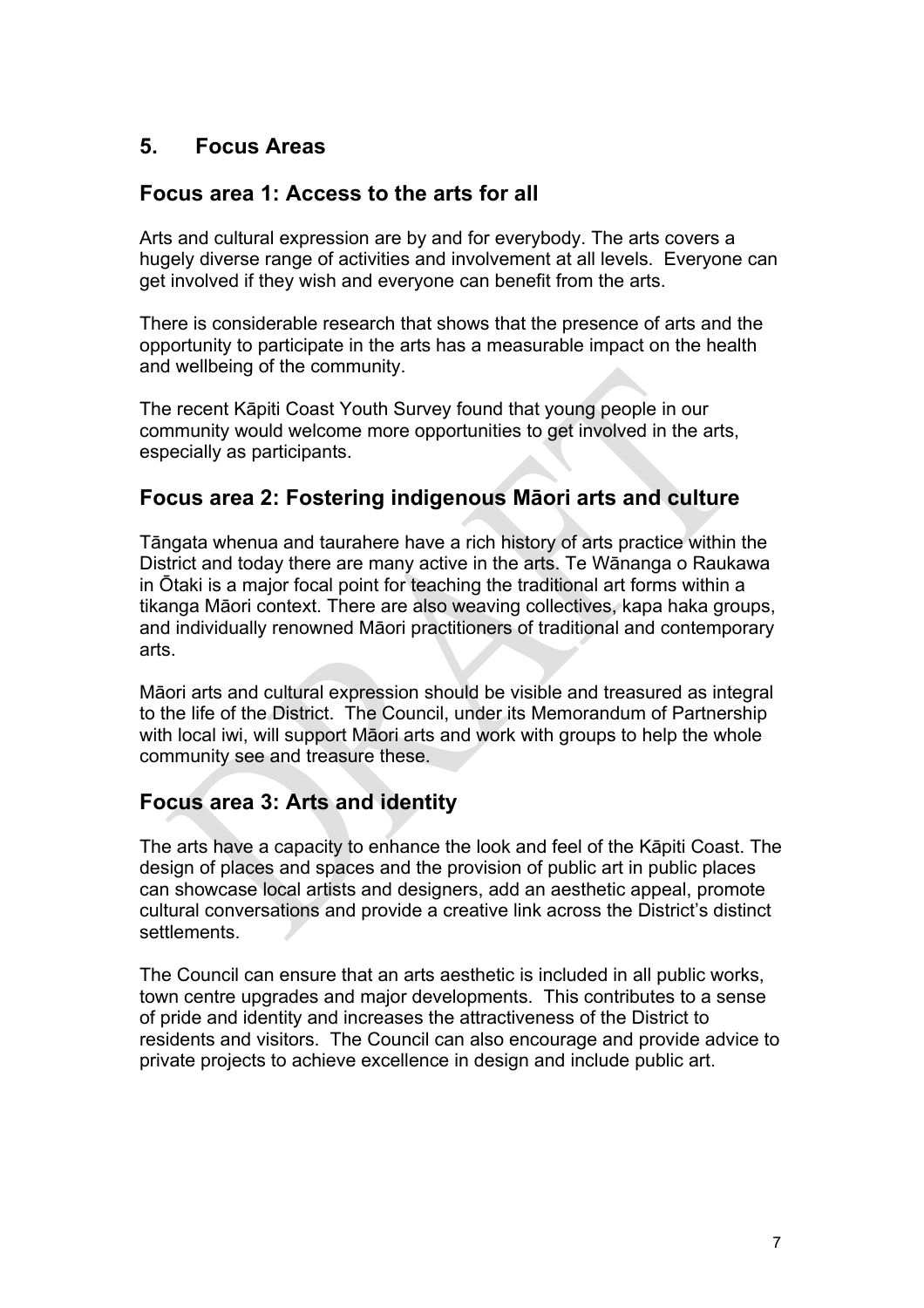### <span id="page-11-0"></span>**Focus area 4: Community leadership in the arts**

The Council is not alone in its support of the arts. Many groups and individuals support and co-ordinate the arts across the District and this is vital to growth of local arts and cultural activity.

For the arts to grow and flourish in the District, community leadership is essential. Through strong community groups, more people can be involved and more funding and sponsorship can be raised.

Strong community leadership is vital for the benefit of the Kāpiti Coast today and for the future. Through community leadership, it is likely that more opportunities for cultural philanthropy can be identified and supported.

In today's economic climate, reliance can no longer be placed on public money to fund the arts and other sources of revenue and investment are required. The contribution of private and corporate philanthropy is increasingly important for the successful growth of the arts and cultural sector. A vital part of any flourishing arts environment is active arts patronage and there is an opportunity for the Council and the community to explore and increase local cultural philanthropy.

#### **Focus area 5: Arts and economic development**

The arts have the potential to create increased economic benefit though tourism. Developing an awareness of the richness of the local tourism offer is a good base for attracting visitors from outside the region. This includes:

- Mahara Gallery's year-round exhibition schedules
- annual Kāpiti Arts Trail
- the number and range of artists who enjoy national and international recognition
- a rich history and heritage

The Kāpiti Coast is home to many arts patrons, and its proximity to Wellington City with its arts community and cultural profile is also advantageous.

Research has found that the value domestic travellers place on our "cultural tourism offer" has a major influence on the perception of international **travellers** 

The District can also provide an environment that attracts businesses from the creative sectors. The potential for business growth through the arts is backed by a number of studies that show a positive correlation between levels of creativity within a community and the economic growth of that community.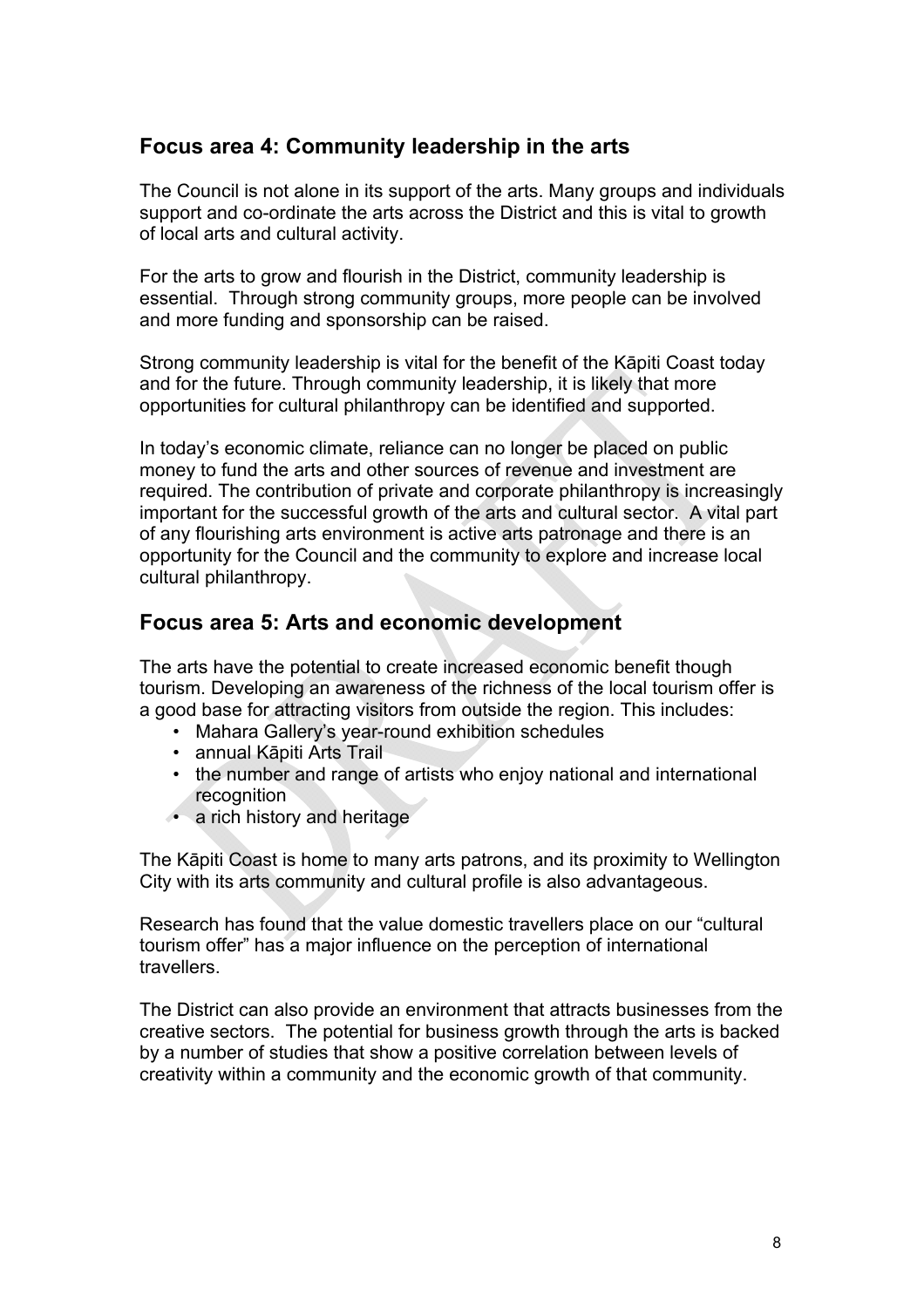## <span id="page-12-0"></span>**6. Council priorities for supporting the Arts**

## **Networking and capacity building -**

| Action areas                                              | Contributes to<br>focus areas: |
|-----------------------------------------------------------|--------------------------------|
| Promote information about local artists, events and       | 1,5                            |
| activities through:                                       |                                |
| <b>Existing community networks</b>                        |                                |
| Arts newsletter                                           |                                |
| Council and other websites                                |                                |
| Community forums.                                         |                                |
| Link arts groups to capacity building and funding         | 1,4                            |
| opportunities through Volunteer Kāpiti and other relevant |                                |
| organisations.                                            |                                |

## **Participation**

| Action areas                                              | Contributes to |
|-----------------------------------------------------------|----------------|
|                                                           | focus areas:   |
| Facilitate and promote touring performances and           | 1,5            |
| exhibitions in the District e.g. Royal New Zealand Ballet |                |
| and New Zealand International Festival of the Arts.       |                |
| Promote and support community arts projects for example   | 1.4            |
| Youth Council community mural project.                    |                |

## **Public art and arts facilities**

| <b>Action areas</b>                                                                                              | Contributes to |
|------------------------------------------------------------------------------------------------------------------|----------------|
|                                                                                                                  | focus areas:   |
| <b>Mahara Gallery</b>                                                                                            | 1, 2, 3, 4, 5  |
| Maintain current support for the gallery                                                                         |                |
| Support development as the District's Public Gallery                                                             |                |
| including expansion to provide a permanent home to<br>the Field Collection                                       |                |
| Investigate the operational requirements and funding<br>$\bullet$<br>implications for a District Public Gallery. |                |
| <b>Performance Arts Facility</b>                                                                                 | 1,2,3,4,5      |
| Develop design for a performance arts facility in                                                                |                |
| conjunction with planning for Paraparaumu Town Centre.                                                           |                |
| <b>Other Arts Venues</b>                                                                                         | 1,2,3,4        |
| Identify and promote community facilities across the                                                             |                |
| District suitable for arts activities including the potential for                                                |                |
| a community venue broker.                                                                                        |                |
| <b>Public Art</b>                                                                                                | 1,2,3          |
| Ensure that provision is made, including budget, for public                                                      |                |
| art in all Town Centre Upgrade programmes and in major                                                           |                |
| civic and community facilities. A guide of one percent of                                                        |                |
| the project budget is recommended.                                                                               |                |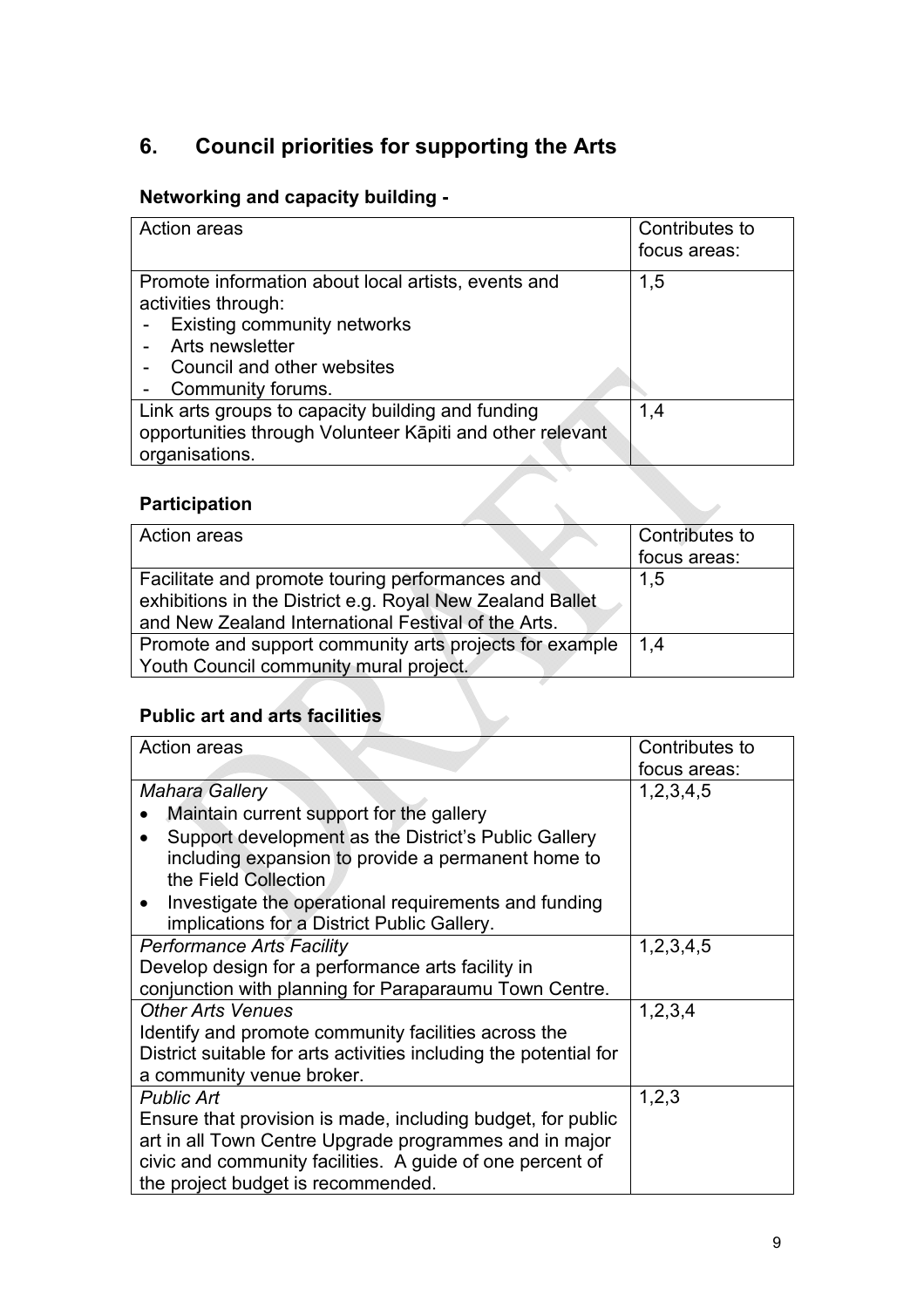## **Tāngata Whenua**

| Action areas                                                                                                     | Contributes to |
|------------------------------------------------------------------------------------------------------------------|----------------|
|                                                                                                                  | focus areas:   |
| Ensure that Council public art projects reflect the arts<br>values of tāngata whenua.                            | 1,2,3          |
| Support tāngata whenua principle of rangatiratanga in arts<br>and culture through the Memorandum of Partnership. | 1,2,3          |

## **Economic Development**

| <b>Action areas</b>                                                                                       | Contributes to |
|-----------------------------------------------------------------------------------------------------------|----------------|
|                                                                                                           | focus areas:   |
| Develop the tourism offer                                                                                 | 3,5            |
| Work with regional / local tourism operators to promote                                                   |                |
| the arts attractions for visitors.                                                                        |                |
| Kāpiti Arts Trail and potential Arts Festival                                                             | 1,2,3,4,5      |
| Investigate opportunities to develop the annual Kāpiti Arts                                               |                |
| Trail into an Arts Festival.                                                                              |                |
| Contribute to local artist's economic viability through                                                   | 2,3,5          |
| public art                                                                                                |                |
| Develop a Public Art Policy that includes a register of                                                   |                |
| holdings, and guides selection, acquisition, and                                                          |                |
| maintenance of public art                                                                                 |                |
| Work with private and community partners to increase<br>$\bullet$<br>public art and the purchasing budget |                |
| Provide public art opportunities at significant Council<br>$\bullet$                                      |                |
| projects such as Town Centre upgrades, and new civic                                                      |                |
| buildings                                                                                                 |                |
| Encourage public art provision in non-council                                                             |                |
| developments.                                                                                             |                |
| Become a "Film Friendly" District                                                                         | 5              |
| Develop and promote a Film Friendly policy.                                                               |                |
| Support existing and new businesses                                                                       | 4,5            |
| Develop ways to streamline the establishment of new                                                       |                |
| creative businesses - and promote the District to the                                                     |                |
| creative business sector.                                                                                 |                |
| Encourage philanthropy and endowments                                                                     | 4,5            |
| Establish a local arts endowment policy including                                                         |                |
| how private individuals or organisations can                                                              |                |
| bequeath artworks or art collections to public                                                            |                |
| stewardship/ownership<br>Investigate other ways to develop cultural                                       |                |
| $\bullet$<br>philanthropy                                                                                 |                |
| Support the establishment of arts trusts for                                                              |                |
| example Kāpiti Sculpture Trust.                                                                           |                |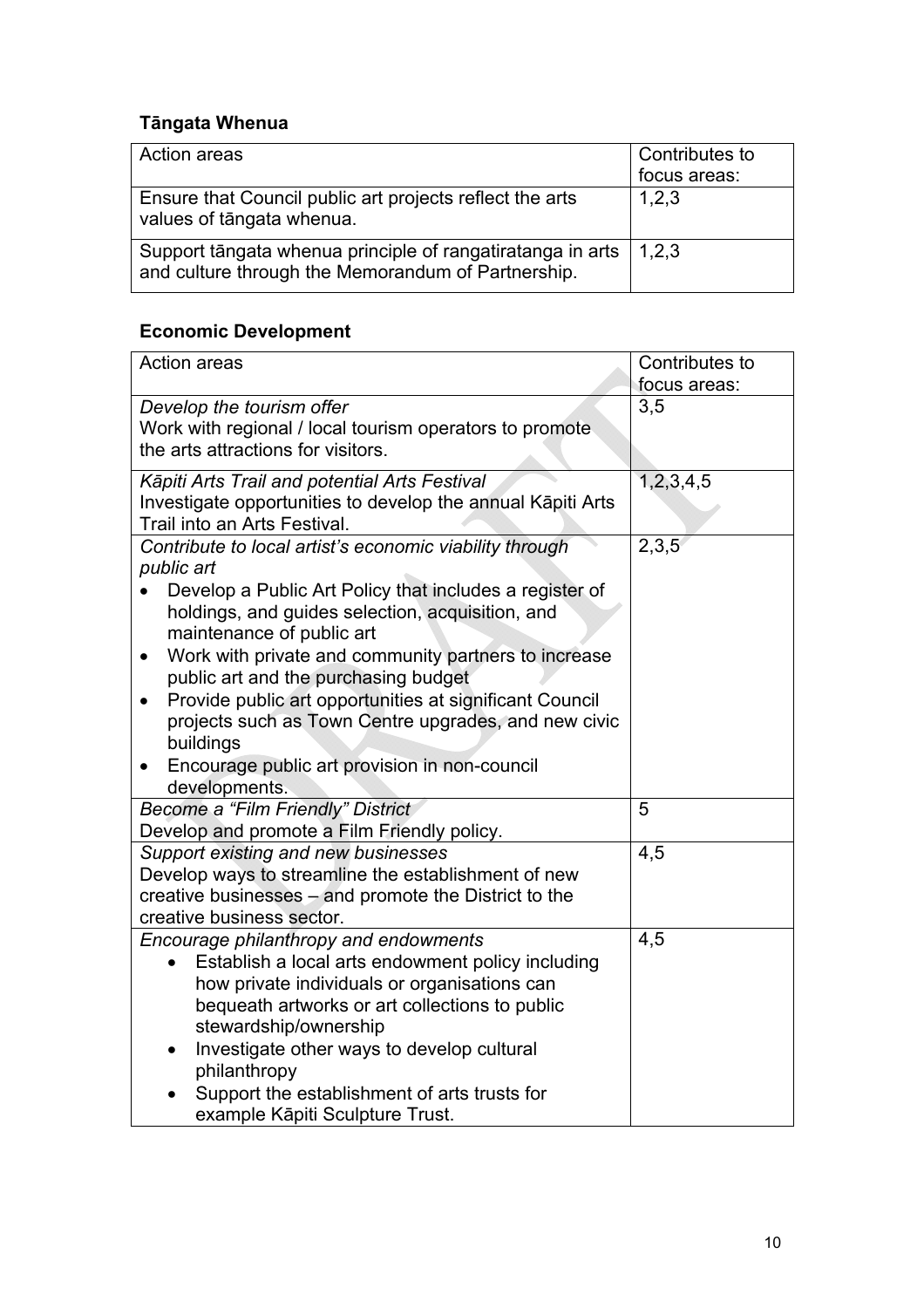## <span id="page-14-0"></span>**The Vision from Tāngata Whenua**

The tāngata whenua of the District are Te Āti Awa ki Whakarongotai, Ngāti Raukawa, Ngāti Toa Rangatira, including their whānau and hapū. In the 1820- 1830s they were firmly established in the District and were signatories to the Treaty of Waitangi at the following locations:

- on board the ship "The Ariel" at Port Nicholson in Wellington (29 April 1840),
- Queen Charlotte Sounds (4 May 1840),
- Rangitoto (d'Urville Island), (11 May 1840),
- Kāpiti Island (14 May 1840),
- Waikanae (16 May 1840),
- Ōtaki (19 May 1840),
- Manawatu (26 May 1840),
- Motungarara Island (4 June 1840),
- Guards Bay and Cloudy Bay (Te Koko-a-Kupe) in Te Tau Ihu (17 June 1840), Mana Island (19 June 1840),
- and again on Kāpiti Island (19 June 1840).

Although the history books cite us as being allies, we were more than that, we were strongly linked through whakapapa. Therefore, from this time until the present, the tāngata whenua have practised and continue to practise their kaitiaki/kaitiakitanga role.

From their establishment and the subsequent Council establishment in the District they jointly developed their relationship with the Council by way of the 1994 Memorandum of Partnership. This Memorandum was reviewed and resigned in 2008. From this partnership Te Whakaminenga o Kāpiti was created and is a forum for mutual decision-making and collaborative engagement on mutually agreed priorities.

#### **Kaitiaki/Kaitiakitanga**

Kaitiaki/Kaitiakitanga is a term that denotes the package of tikanga or practices which have a primary objective in sustaining the mauri of natural and physical resources. Inherent in the notion of kaitiaki/kaitiakitanga is the understanding that members of the present generation have responsibility, passed to them by preceding generations, to care for their natural environment by protecting mauri. Kaitiaki/Kaitiakitanga carries with it an obligation to ensure that a viable livelihood is passed on. Kaitiaki/Kaitiakitanga is inextricably linked to tino rangatiratanga as it may only be practised by those whānau, hapū or iwi who possess mana whenua in their iwi area.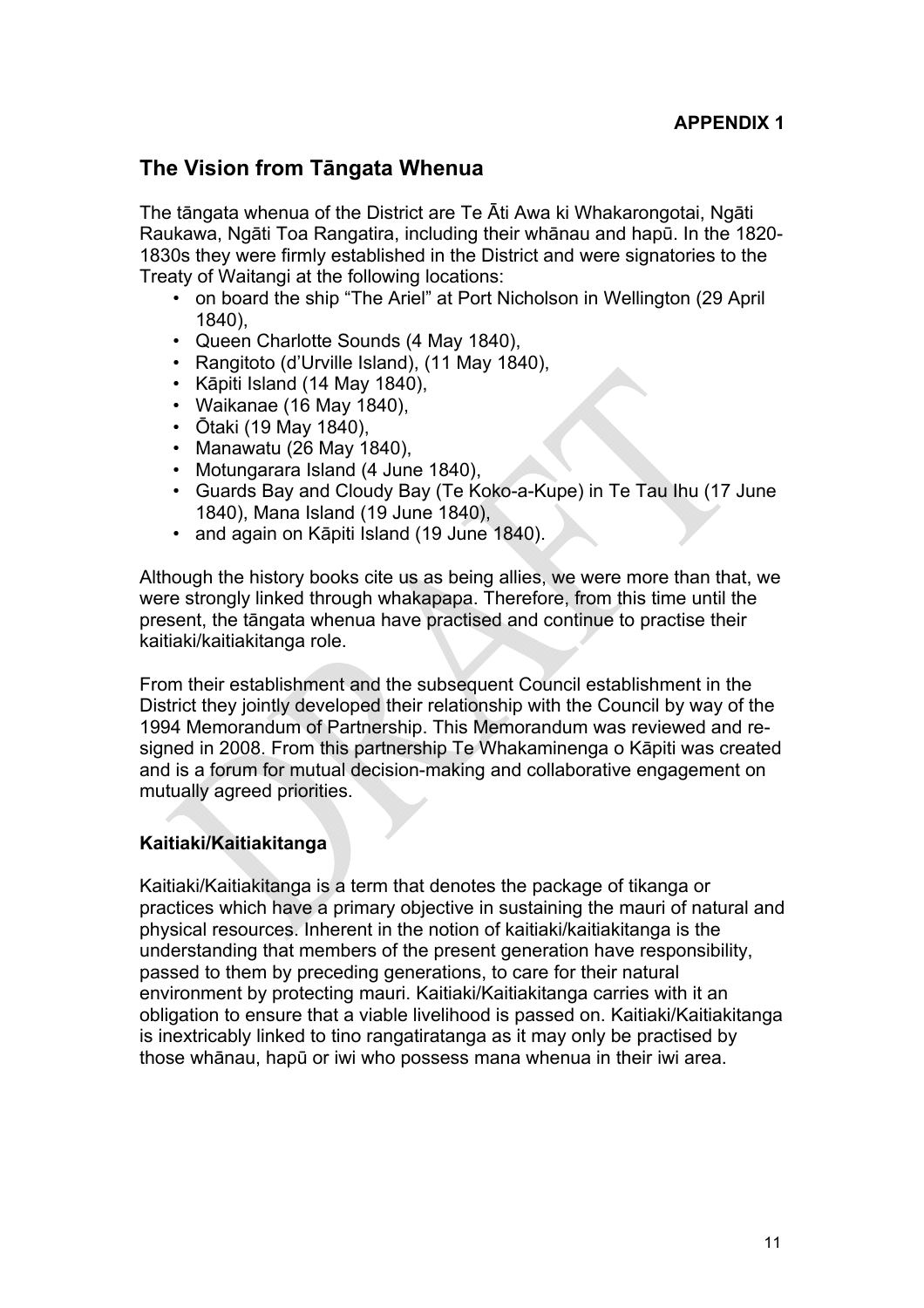Tāngata whenua base their vision on four main principles:

#### **Principle One**

Whakawhanaungatanga/Manaakitanga – The marae is our principal home which ties tāngata whenua to our areas through the physical embodiment of our ancestors and remains well maintained and thoroughly respected. The wellbeing and health of the marae determines the emotional, spiritual, and physical wellbeing of the people.

Marae are important sites for the practical expression of mātauranga Māori. It is the place where distinguished manuhiri (visitors) are to be extended hospitality, and where extended families meet for significant events. For Māori the marae is 'Te tūranga o te iwi – the standing place of the people'. The marae is held in high esteem and considered to be a place of special significance. Land, language and kinship along with marae, provide a sense of cultural continuity and identity for Māori throughout cultural, social and economic change. In addition, they are store houses of tāonga (treasures).

### **Principle Two**

Te Reo – It is the language of the tāngata whenua through which tikanga is conveyed and kawa is upheld. Te Reo Māori is an official language of New Zealand. It is fundamental that the language, as a deeply treasured tāonga left by our ancestors, is nurtured throughout the community and that the language continues to prosper and encourage future generations.

#### **Principle Three**

Kotahitanga – Through unity, tāngata whenua and communities have strength. Working together we can ensure that our District's heritage, cultural development, health and education flourish.

## **Principle Four**

Tino Rangatiratanga – to exercise self determination and self governance with regard to all tribal matters. The Vision includes:

- tāngata whenua role of kaitiaki/kaitiakitanga within the District is strong and effective and encompasses both the environmental and general wellbeing of the community;
- people feel comfortable in use of Te Reo Māori and English supporting the notion of Ōtaki as a bilingual community;
- all waterways are healthy and able to be used as traditional food resources taking into account tāngata whenua environmental indicators;
- the rūnanga of the tāngata whenua engage effectively, where appropriate, with agencies and communities;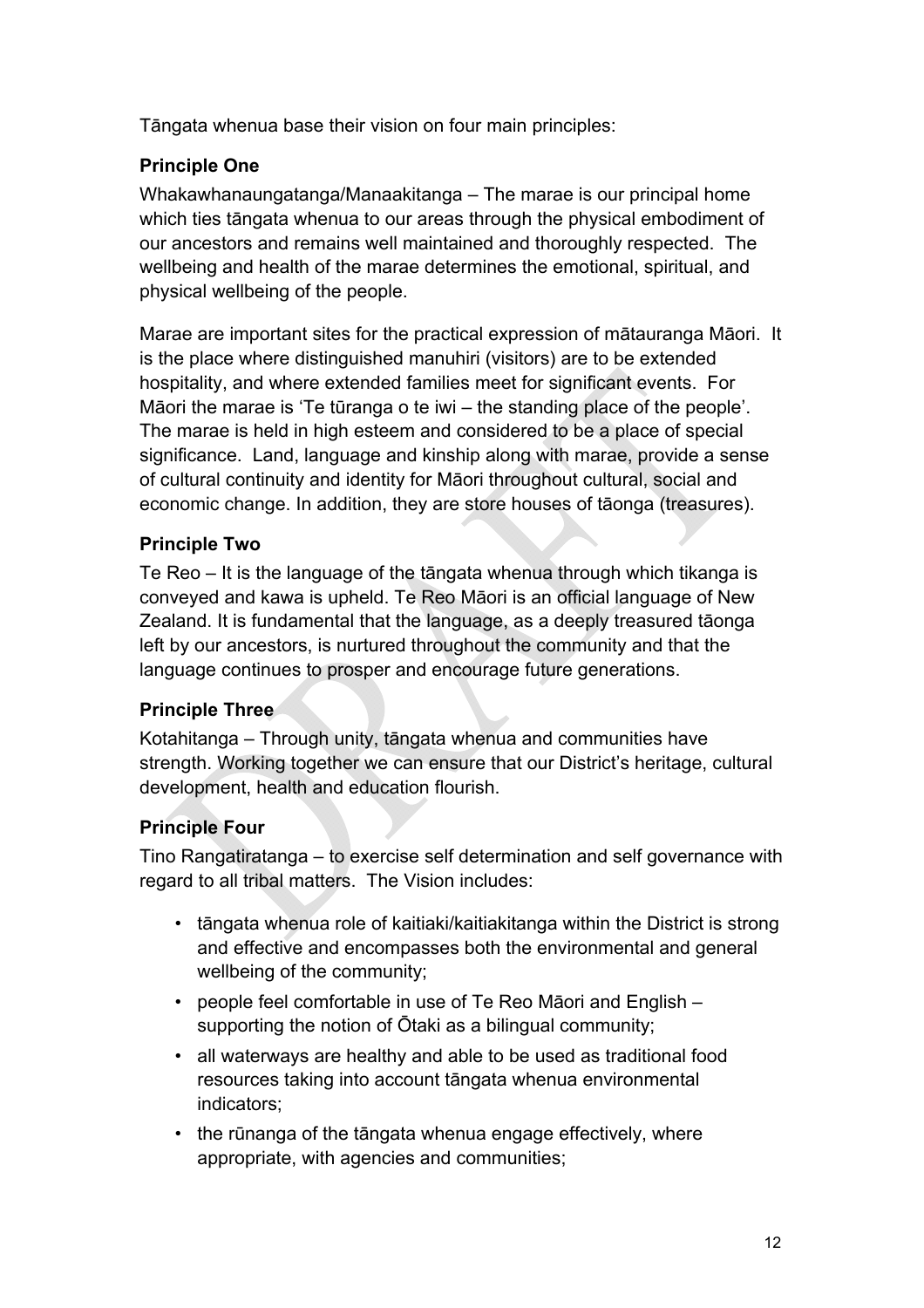- whānau and hapū are well established and able to engage effectively where appropriate with agencies and communities;
- Māori representation is improved in local government within three years;
- tāngata whenua artistic talents are fostered and successful;
- the District is internationally recognised as world class for food, culture, lifestyle and tourism;
- tāngata whenua economic development strategies are fostered;
- the community have good access to health services;
- young people are supported to reach their full potential;
- people know about tāngata whenua names for the original landscape, heritage, waahi tapu and that tāngata whenua names for streets, etc, are adopted;
- tāngata whenua play a strong/central role in district development particularly around capacity of resources, water use, and the quality and nature of settlements;
- there is a strong and effective three-way partnership between tāngata whenua, the Kāpiti Coast District Council and Greater Wellington Regional Council;
- tāngata whenua are closely involved in citizenship processes with new immigrants;
- the Council assists tāngata whenua in the development of iwi management plans;
- tāngata whenua intangible and spiritual connection/association to the land, waahi tapu and natural and physical resources is represented, understood and respected;
- the District appreciates law and lore.